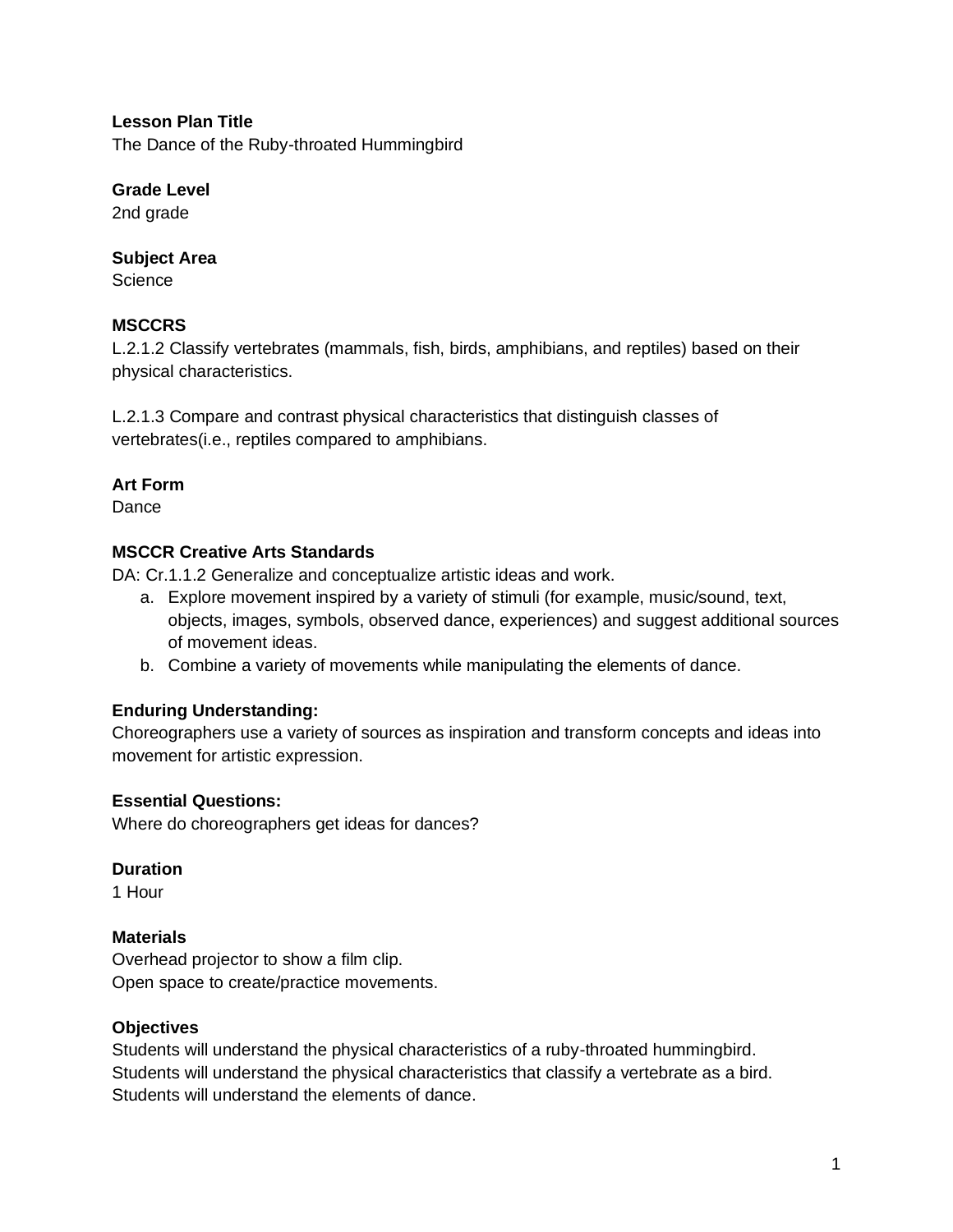Students will create movement inspired by the ruby-throated hummingbird using the elements of dance.

### **Vocabulary**

Physical characteristics **Vertebrates** Body Action Space Time Energy

## **Lesson Description**

TTW introduce the elements of dance (body, action, space, time, and energy) by discussing each element and presenting the students with an example of each.

TTW ask students to mirror the teacher as he/she kinesthetically gives an example of each element.

TTW show "The Dance of the Sugar Plum Fairy"<https://youtu.be/-oVoARr7bWY>

TTW ask, "What does the dancer do with her WHOLE body?" TSW verbally answer or demonstrate if given permission.

TTW ask, "How were different PARTS of the body used?" TSW verbally answer or demonstrate if given permission.

TTW ask, "Where does the movement mostly start? Raise your hands if you think it is in the CORE (the center of the body, torso, the back, etc.). Raise your hand if you think it is in the DISTAL regions (ends of the body, hands, feet, head, etc.). TTW allow students the opportunity to answer and justify their answers. TSW respond.

TTW ask, "What shapes did the body make? Please draw or describe." TSW respond.

TTW ask, "What else did you notice about how the body was used in this dance?" TSW respond.

TTW ask, "Can you see yourself doing this movement? Why or why not?" TSW respond.

TTW change directions and begin a discussion on the classification of vertebrates.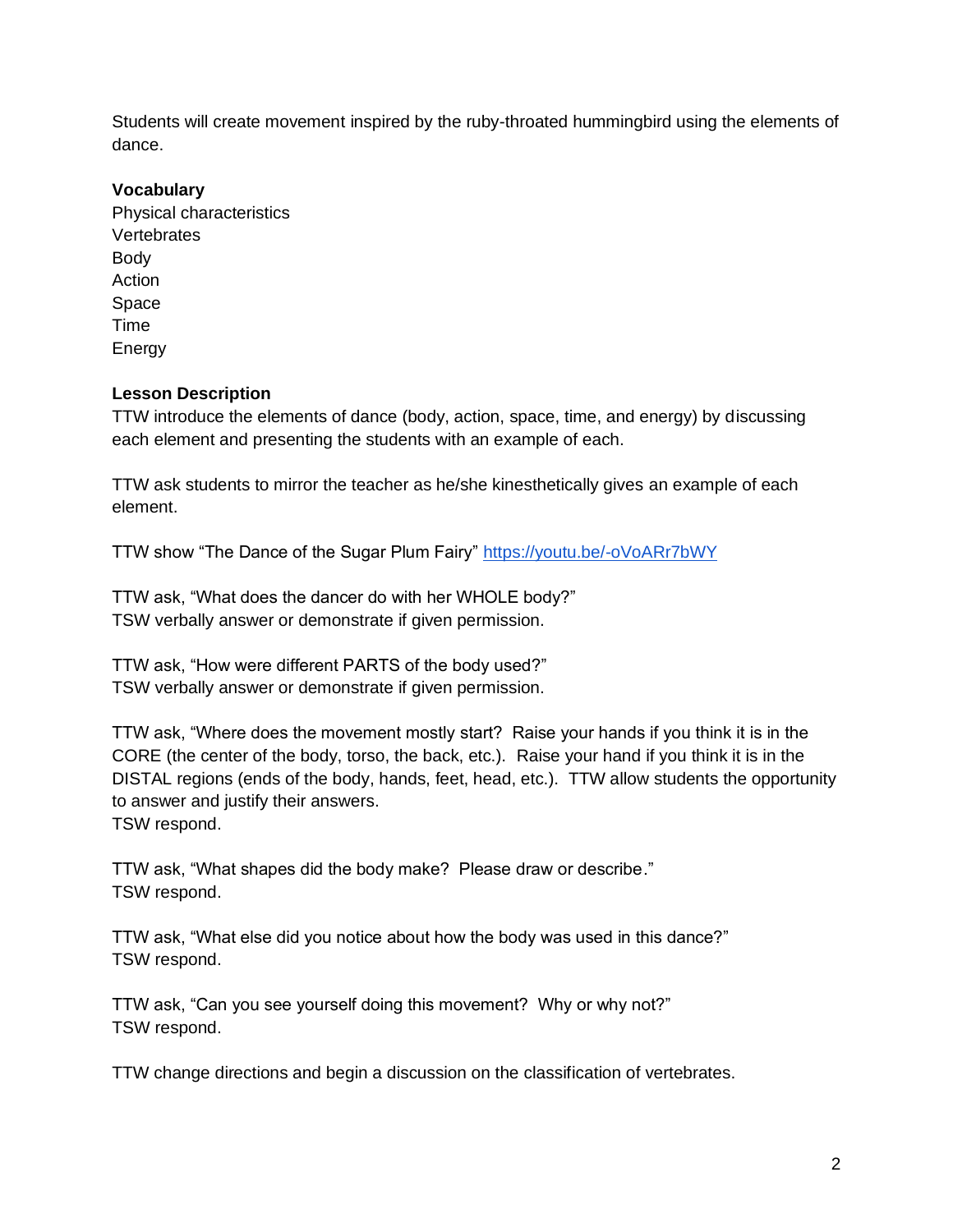TSW respond by defining the physical characteristics of vertebrates and giving examples of vertebrates.



TTW display the above photo and transition to discussing a bird's physical characteristics. TTW allow students to name some physical characteristics of a bird. TSW respond as they are called on.

TTW play the Ruby-throated Hummingbird Dance video (found in the resources) three times.

The first time, TTW talk about the ruby-throated hummingbird with the students by saying, "Did you know that hummingbirds are tiny birds that can fly forwards and also hover in mid-air. They are called hummingbirds because when they fly, their wings often make a humming sound! Can you believe that their tiny wings beat about 55 to 75 times each second?!

TTW ask, "Do any of you know how long the average hummingbird lives?" TSW respond with guesses. TTW answer…"Unfortunately, their life span is only 3 years!"

TTW say, "Did you know that hummingbirds **migrate** to find food during the cold winter and that they are native to the Americas?!"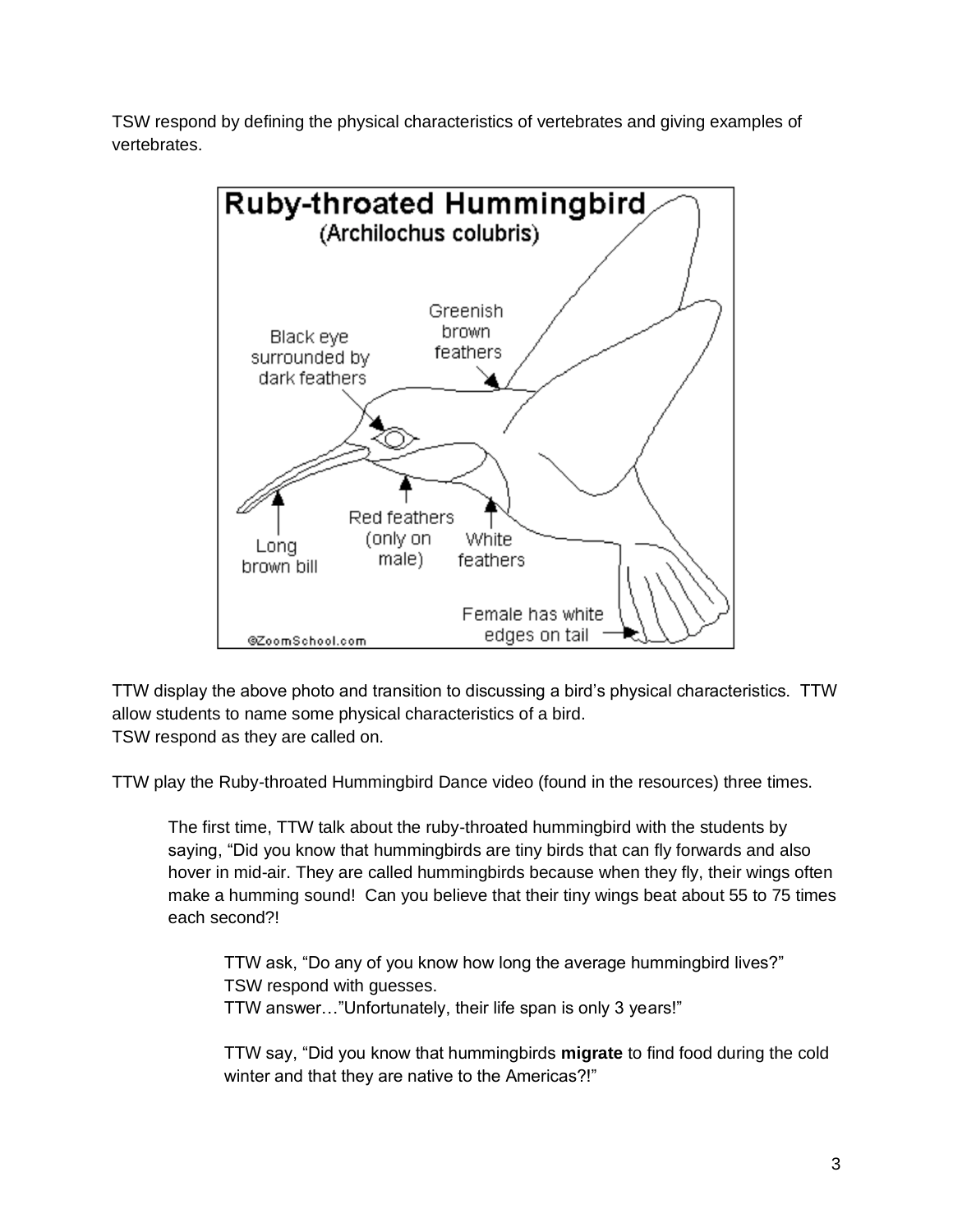TTW say, let's talk about the anatomy of a hummingbird, "Did you know that the biggest hummingbird is the Giant Hummingbird of South America, and it is about eight inches long? The smallest hummingbird, and also the smallest bird, is the Bee Hummingbird, which is about the size of a bee!"

TTW say, "Hummingbirds love to sip sweet nectar from flowers and also eat some tiny bugs (including fruit flies) for protein. They use their long tongue to lap up nectar from flowers!"

TTW say, "Hummingbirds make their tiny nests from lichens, spider webs, and plant down (fluffy seed coverings)."

The second time, TTW ask the students to consider the elements of dance and the dance of the sugar plum fairy as they observe the ruby-throated hummingbird.

TTW open the floor for discussion. TSW share their observations.

TTW play the video a third time. TSW watch the video once more through and look for physical characteristics found only in birds.

TTW ask, "What role do you think hummingbirds play in pollination?" TSW respond.

TTW ask students to close their eyes and listen to some familiar music (The Dance of the Sugar Plum Fairy by Pentatonix) and visualize themselves dancing like a ruby-throated hummingbird. [https://youtu.be/jt3oAyK\\_IG8](https://youtu.be/jt3oAyK_IG8)

TSW close their eyes and listen to the music (visualizing themselves moving to the music).

[After about one minute or so..]

TTW pause the music and say, "Students, go to your pre-assigned small groups. You are being given the opportunity to create your own dance, which should be representative of the movements of the ruby-throated hummingbird, the elements of dance, and the dance of the sugar plum fairy." The teacher may want to assign pairings or groups of A, B, C, D, etc. Make sure each group's space is defined.

TSW work in groups to create their own dance using BASTE, knowledge of the ruby-throated hummingbird, and the dance of the sugar plum fairy in order to create "the dance of the rubythroated hummingbird."